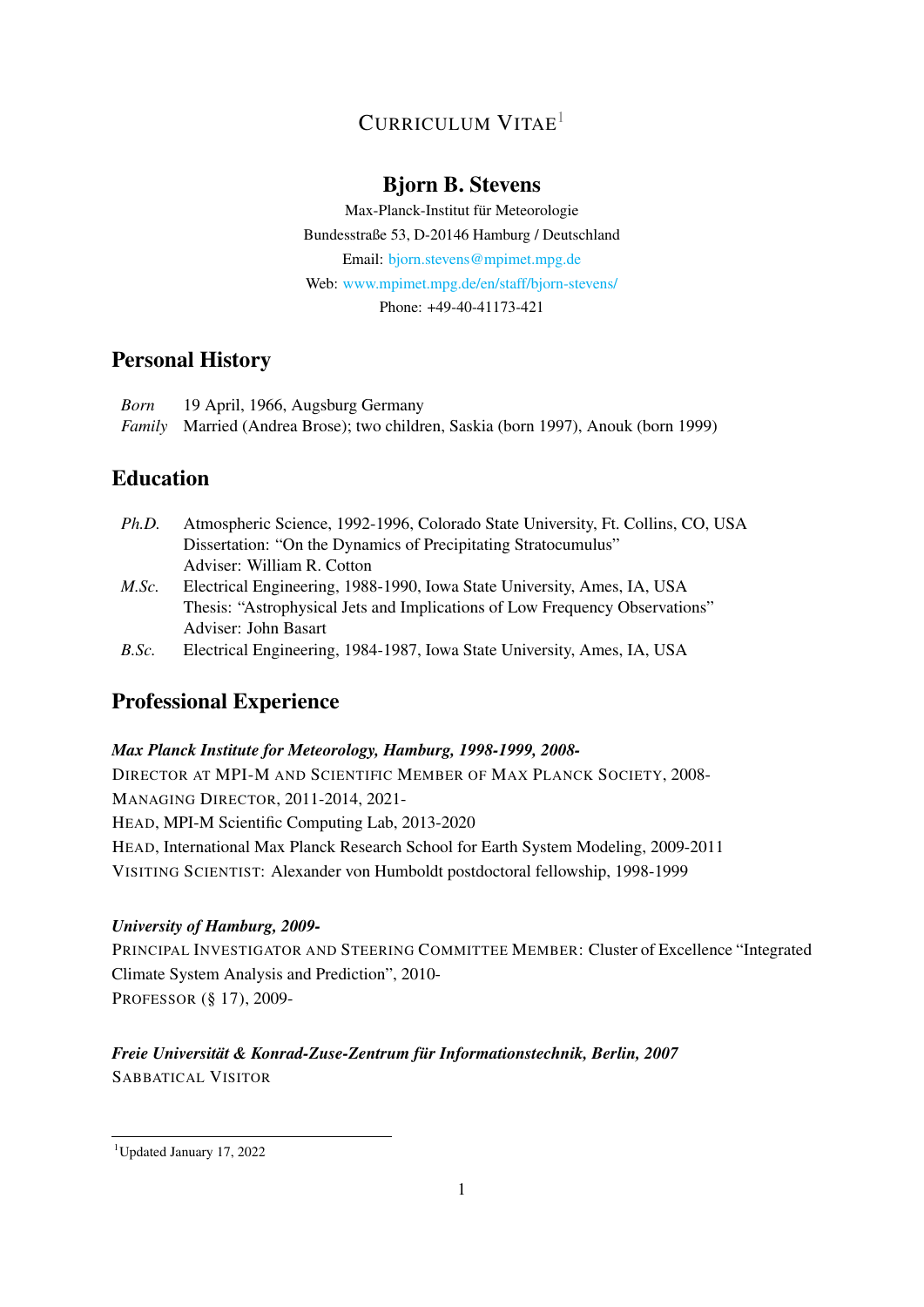*Dep't of Atmospheric and Oceanic Sciences, University of California, Los Angeles, 1999-2011* PROFESSOR (TENURED): July 1, 2007-2009 (August 2008 - August 2010 on leave) ASSOCIATE PROFESSOR (TENURED): appointment, July 1, 2003 - June 30, 2007 ASSISTANT PROFESSOR: In the area of dynamic meteorology July 1, 1999 - June 30, 2003

*National Center for Atmospheric Research, Boulder, CO, USA, 2000-2009* AFFILIATE SCIENTIST

*Advanced Study Program, NCAR, Boulder CO, USA, 1996-1998* POST-DOCTORAL FELLOW

#### Synopsis of Research Interests

Professor Stevens is interested in how atmospheric water vapor, and clouds, shape climate — globally and regionally. His contributions to understanding how turbulent mixing and cloud microphysical processes influence cloud amount have been instrumental in quantifying how clouds respond to warming, and how radiative forcing responds to aerosol perturbations. His research has identified different ways in which clouds organize themselves, how varied processes — such as precipitation, air sea interaction, and radiative cooling — influence this organization, and how clouds couple to larger-scale circulation systems to help determine the pattern of climate change. These interests have led him to develop new observational techniques and to expand the frontiers of simulation science.

## Selected Professional Activities

- LEAD PRINCIPAL INVESTIGATOR: NextGEMS, Next Generation Earth Modeling Systems. A 4 year  $\in$ 11 million Horizon 2020 funded project (2021-); HD(CP)<sup>2</sup>, High Definition Clouds and Precipitation for Climate Prediction, a six year,  $\epsilon$ 25 million, national project supported by the German Ministry of Education and Research (2013-2019)
- PROJECT OFFICE AND MISSION ADVISORY GROUP EarthCARE (Earth Cloud, Aerosol and Radiation Explorer), joint satellite mission between European Space Agency and Japanese Aerospace Exploration Agency (guest status, 2017-2019)
- LEAD AUTHOR: Intergovernmental Panel on Climate Change, IPCC Fifth Assessment Report (2012-2014)
- SCIENTIFIC STEERING COMMITTEES: World Climate Research Programme (WCRP) Grand Science Challenge: "Clouds, Circulation and Climate Sensitivity" (2012-, co-lead); Coupled Model Intercomparison Project, CMIP (2013-2018); Working Group on Coupled Modelling, WGCM (2012-2017); Cloud Feedback Model Intercomparison Project, CFMIP (2012-2016); Global Atmospheric System Studies, GASS (2009-2012)
- EDITOR: *Journal of the Meteorological Society of Japan Special Issue on Global Storm Resolving Modelling* (2019-2021); *AGU Advances* (2019-); *Bulletin of the American Meteorological Society* (2012-2017); *Atmospheric Chemistry and Physics* (2010-2013); *Journal of the Atmospheric Sciences* (2002-2007)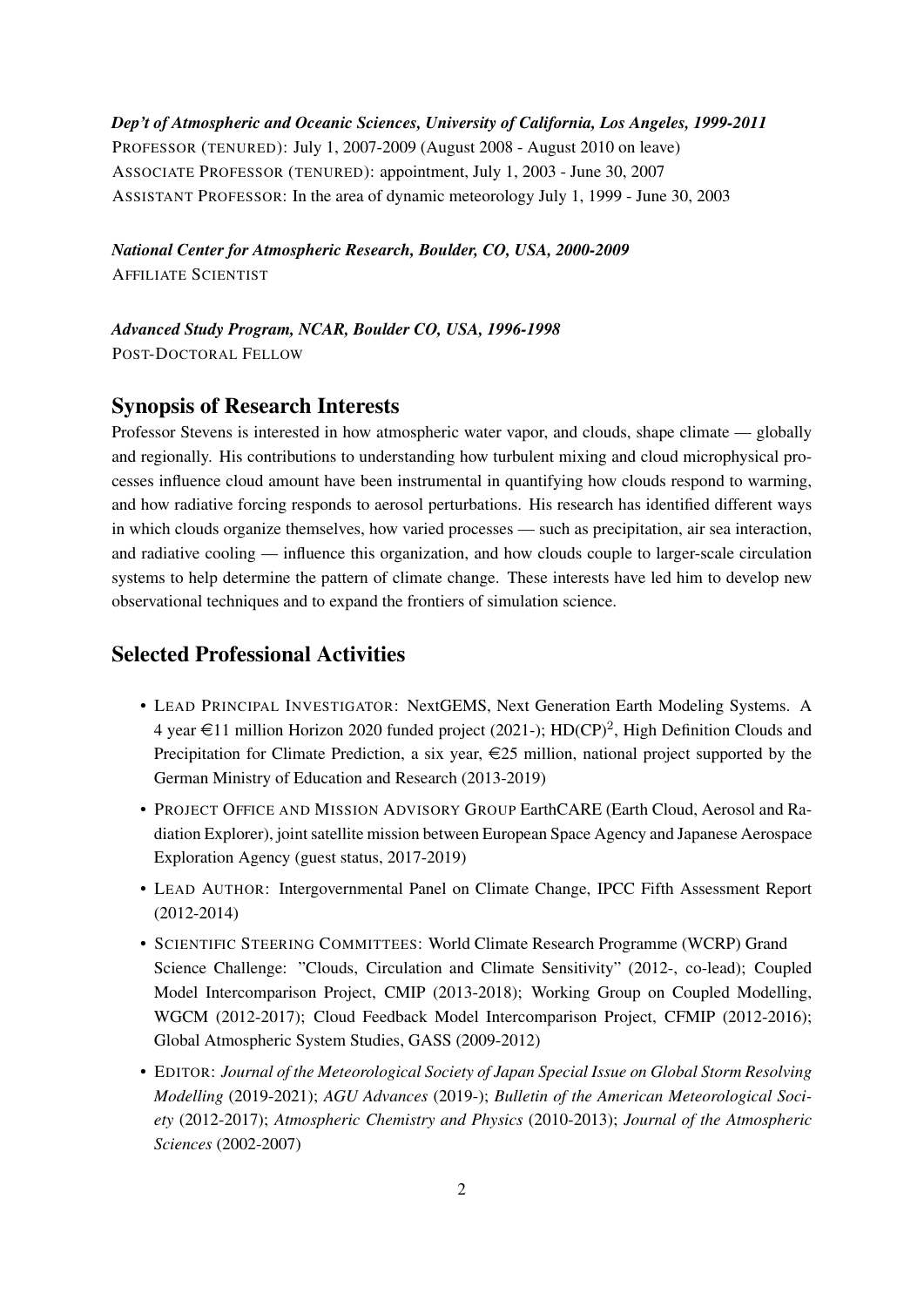- DRAFTING COMMITTEE: AMS Information Statement on Climate Change (2020-); Royal Society position paper on Earth-system modelling (2021)
- JURY MEMBER: BBVA Frontiers of knowledge (2009-, Chair 2012-); AXA Outlook Awards, Chair (2013)

## Selected Honors

- NAMED AND HONORARY LECTURES: Supercomputing 2020 Keynote Lecture, Virtual (2020); Crafoord Prize Invited Lecture, Stockholm (2018); Paco Yndurain Lecture, University of Madrid ´ (2018); Real Sociedad Española de Física Lecture (2018); Jule Charney Lecture, AGU (2017); G20 summit partner programme Lecture (2017); Carlson Lecture, New England Aquarium and MIT Lorenz Center (2015); Henry Houghton Lecturer, MIT (2014); Simons Lecture, Simons Foundation (2013); Bavarian State Opera Lecture (2012); Tzvi Gal-Chen Lecturer, University of Oklahoma (2011); Thompson Lecturer, NCAR (2010)
- Best Visualization Award SC21; The International Conference for High Performance Computing, Networking, Storage, and Analysis (with Niklas Röber, 2021)
- ISI Highly Cited Researcher (2019-2021)
- Meteorological Society of Japan, Publication Award (2020)
- Colorado State University, College of Engineering, Distinguished Alumni Award (2004)
- The Clarence Leroy Meisinger Award of the American Meteorological Society (2002)
- NASA New Investigator Award (2002)
- Editors Award, Journal of Atmospheric Sciences (2001)
- NSF CAREER Award (1999)
- Alexander von Humboldt Foundation, Fellowship (1998 -1999)
- NCAR ASP Post-doctoral Fellowship (1996 -1998)
- NASA/EOS Graduate Fellowship on Global Change (1994)

#### Synopsis of Supervision

Prof. Stevens has been responsible, or co-responsible, for the supervision of 19 PhDs and 28 master students, and also supervised 27 post-doctoral fellows. He has served as an examiner or committee chair for many more PhD, master and bachelor thesis committees.